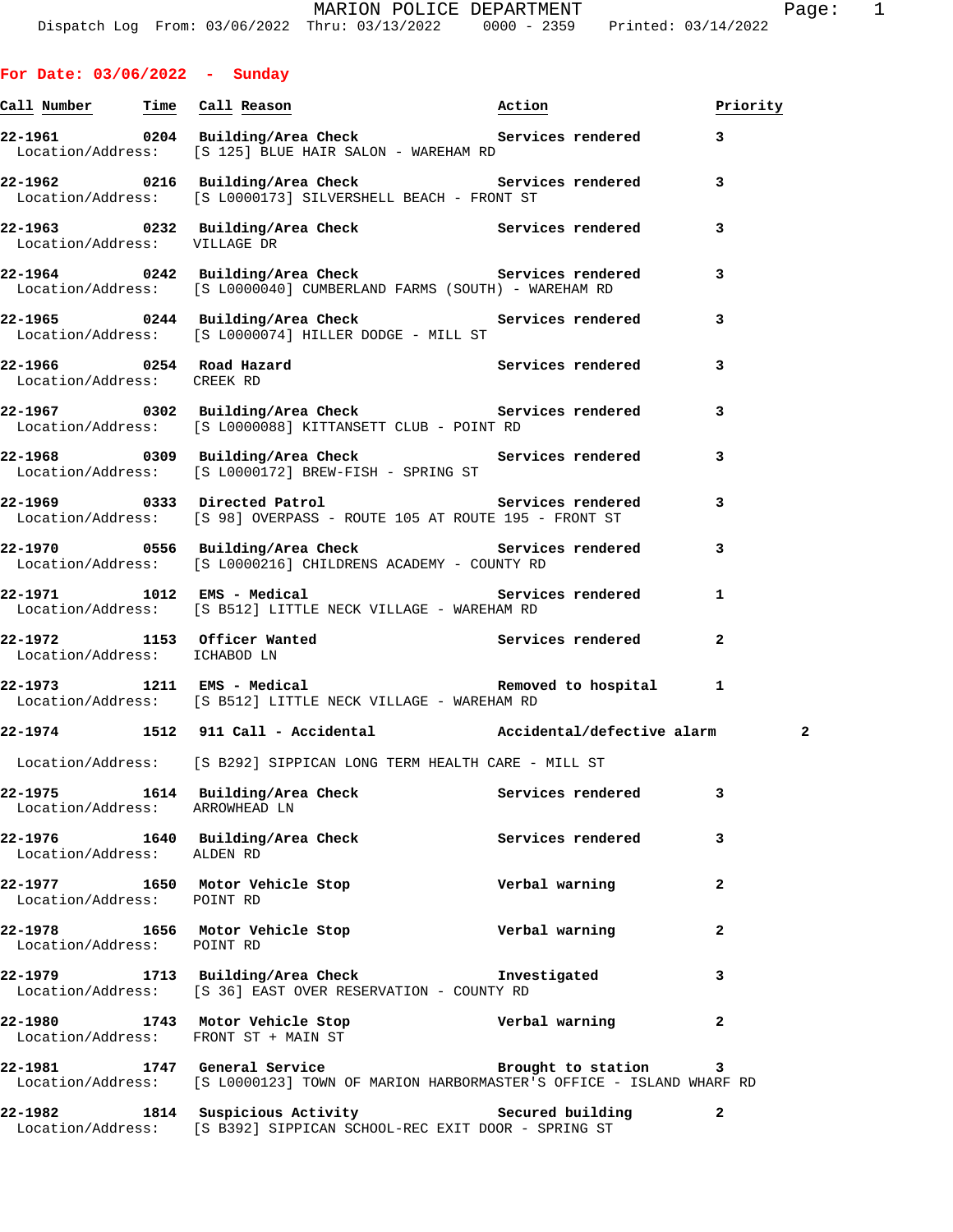|                                                                                                                                          | Dispatch Log From: 03/06/2022 Thru: 03/13/2022 0000 - 2359 Printed: 03/14/2022 | MARION POLICE DEPARTMENT |  |              | Page: 2      |  |
|------------------------------------------------------------------------------------------------------------------------------------------|--------------------------------------------------------------------------------|--------------------------|--|--------------|--------------|--|
| 22-1983 1929 Building/Area Check Services rendered 3<br>Location/Address: [S L0000116] MARION FENCE COMPANY - WASHBURN LN                |                                                                                |                          |  |              |              |  |
| 22-1984 1938 Building/Area Check Services rendered<br>Location/Address: [S 137] TRI TOWN MOTORS - WAREHAM RD                             |                                                                                |                          |  | 3            |              |  |
| 22-1985 1946 Building/Area Check 1997 Services rendered 3<br>Location/Address: [S 81] DEPINA LANDING - RIVER RD                          |                                                                                |                          |  |              |              |  |
| 22-1986 1951 A & B/Past 22-1986 Report assigned<br>Location/Address: [S L0000172] BREW-FISH - SPRING ST                                  |                                                                                |                          |  | $\mathbf{2}$ |              |  |
| 22-1987 2023 Building/Area Check 20 Services rendered 3<br>Location/Address: [S L0000173] SILVERSHELL BEACH - FRONT ST                   |                                                                                |                          |  |              |              |  |
| 22-1988 2026 911 Call - Accidental Mccidental/defective alarm                                                                            |                                                                                |                          |  |              | $\mathbf{2}$ |  |
| Location/Address: FRONT ST                                                                                                               |                                                                                |                          |  |              |              |  |
| 22-1989 2141 Building/Area Check Services rendered 3<br>Location/Address: PARLOWTOWN RD                                                  |                                                                                |                          |  |              |              |  |
| For Date: $03/07/2022 -$ Monday                                                                                                          |                                                                                |                          |  |              |              |  |
| 22-1990      0025  Building/Area Check          Investigated<br>Location/Address:   [S 125] BLUE HAIR SALON - WAREHAM RD                 |                                                                                |                          |  | $\mathbf{3}$ |              |  |
| 22-1991 0031 Building/Area Check Services rendered 3<br>Location/Address: [S L0000172] BREW-FISH - SPRING ST                             |                                                                                |                          |  |              |              |  |
| 22-1992 0100 Building/Area Check Services rendered<br>Location/Address: [S L0000114] TOWN OF MARION DEPARTMENT OF PUBLIC WORKS - MILL ST |                                                                                |                          |  | 3            |              |  |
| 22-1993 0120 Building/Area Check 5ervices rendered 3<br>Location/Address: COUNTY RD                                                      |                                                                                |                          |  |              |              |  |
| 22-1994 0130 Building/Area Check <b>Services</b> rendered<br>Location/Address: [S 137] TRI TOWN MOTORS - WAREHAM RD                      |                                                                                |                          |  | 3            |              |  |
| 22-1995 0137 Building/Area Check 6 Services rendered 3<br>Location/Address: MILL ST                                                      |                                                                                |                          |  |              |              |  |
| 22-1996 		 0138 Building/Area Check 		 Services rendered<br>Location/Address: [S 80] CUMBERLAND FARMS (NORTH) - WAREHAM RD               |                                                                                |                          |  | 3            |              |  |
| 22-1997   0140   Building/Area Check   Services rendered<br>Location/Address: [S 131] FIELDSTONE FARM MARKET - MILL ST                   |                                                                                |                          |  | 3            |              |  |
| 22-1998 		 0141 Building/Area Check 		 Services rendered<br>Location/Address: CONVERSE RD                                                |                                                                                |                          |  | 3            |              |  |
| 22-1999   0147   Building/Area Check   Services rendered<br>Location/Address: [S L0000157]   POINT ROAD PLAYGROUND - POINT RD            |                                                                                |                          |  | 3            |              |  |
| 22-2000  0155 Building/Area Check  Services rendered<br>Location/Address: WAREHAM RD                                                     |                                                                                |                          |  | 3            |              |  |
| 22-2001 0209 Building/Area Check Services rendered<br>Location/Address: [S L0000173] SILVERSHELL BEACH - FRONT ST                        |                                                                                |                          |  | 3            |              |  |
| 22-2002 			 0218 Building/Area Check 			 Services rendered<br>Location/Address: FRONT ST                                                 |                                                                                |                          |  | 3            |              |  |
| 22-2003 0220 Building/Area Check Services rendered<br>Location: RT 195                                                                   |                                                                                |                          |  | 3            |              |  |
| 22-2004 0230 Building/Area Check 5ervices rendered<br>Location/Address: [S 44] SALON D'ITALIA - WAREHAM RD                               |                                                                                |                          |  | 3            |              |  |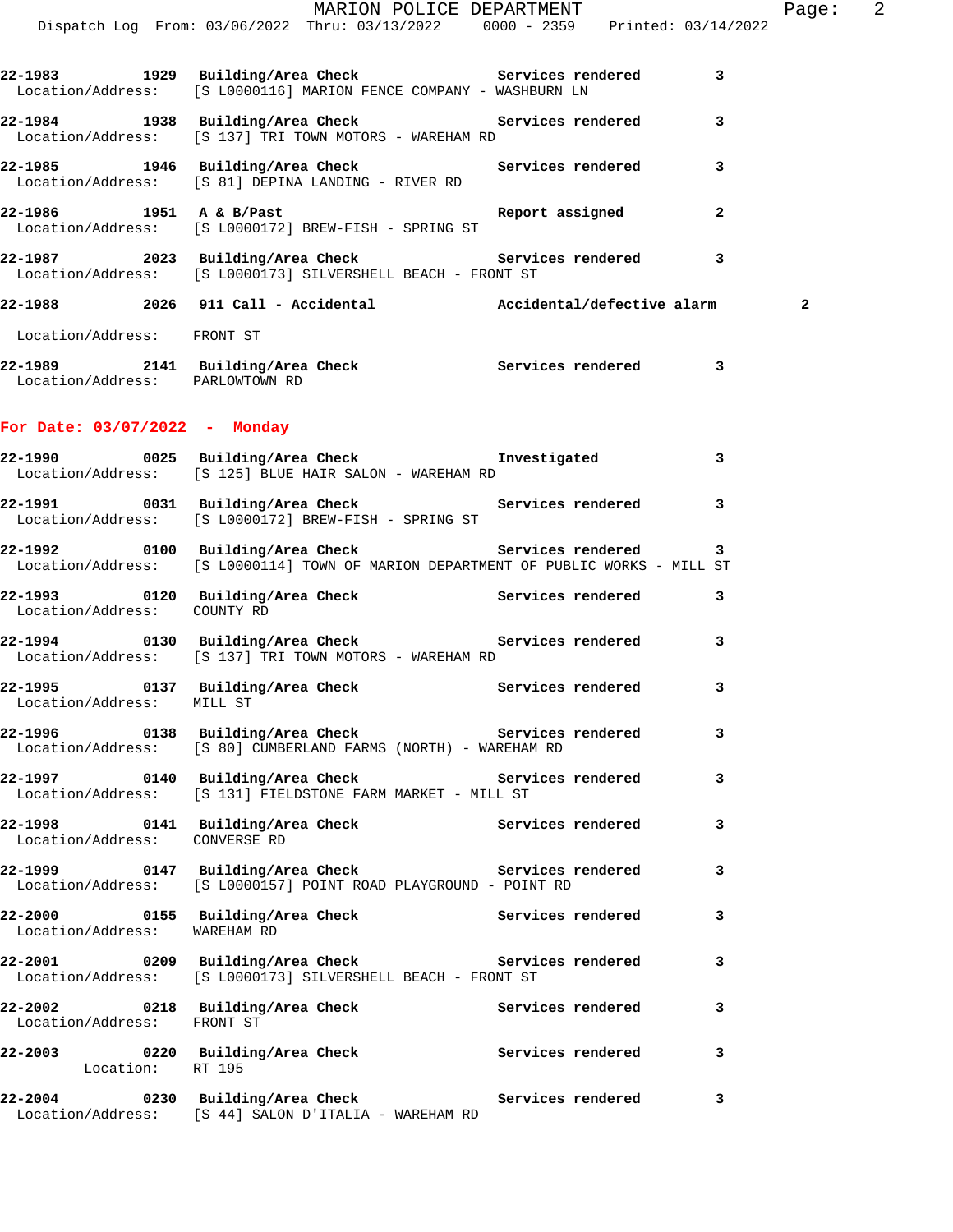|                             |                                             |                                                                                                                                           |                   |   | Page: $3$    |  |
|-----------------------------|---------------------------------------------|-------------------------------------------------------------------------------------------------------------------------------------------|-------------------|---|--------------|--|
|                             |                                             | MARION POLICE DEPARTMENT<br>Dispatch Log From: 03/06/2022 Thru: 03/13/2022 0000 - 2359 Printed: 03/14/2022                                |                   |   |              |  |
|                             |                                             | 22-2005 0238 Building/Area Check 6 Services rendered 3<br>Location/Address: [S 89] DUNKIN DONUTS - WAREHAM RD                             |                   |   |              |  |
|                             |                                             | 22-2006 0240 Building/Area Check 6 Services rendered 3<br>Location/Address: [S L0000201] TABOR ACADEMY - MAINTENANCE BUILDING - SPRING ST |                   |   |              |  |
|                             |                                             | 22-2007 0251 Building/Area Check Investigated<br>Location/Address: [S 13] MARION INSTITUTE, INC. - SPRING ST                              |                   | 3 |              |  |
|                             |                                             | 22-2008 0344 Building/Area Check 1nvestigated 3<br>Location/Address: [S 168] MAGNOLLIA CRANBERRY - FRONT ST                               |                   |   |              |  |
| Location/Address: FRONT ST  |                                             | 22-2009 0514 Building/Area Check 6 Services rendered 3                                                                                    |                   |   |              |  |
|                             |                                             | 22-2010 0515 Building/Area Check <b>Services</b> rendered<br>Location/Address: [S L0000218] TOWN OF MARION COMMUNITY CENTER - MILL ST     |                   | 3 |              |  |
|                             |                                             | 22-2011 0639 Building/Area Check 2015 Services rendered 3<br>Location/Address: [S L0000218] TOWN OF MARION COMMUNITY CENTER - MILL ST     |                   |   |              |  |
|                             | Location/Address: SPRING ST + MAIN ST       | 22-2012 0650 Parking Enforcement Citation issued                                                                                          |                   | 3 |              |  |
| Location/Address: MILL ST   |                                             | 22-2013 0655 Directed Patrol 22-2013 Services rendered 3                                                                                  |                   |   |              |  |
|                             | Location/Address: INDIAN COVE RD            | 22-2014 0655 Building/Area Check <b>Services</b> rendered                                                                                 |                   | 3 |              |  |
|                             |                                             | 22-2015 0732 Waterways Area Patrol (2018) Services rendered 3<br>Location/Address: [S L0000173] SILVERSHELL BEACH - FRONT ST              |                   |   |              |  |
|                             |                                             | 22-2016 0858 9-1-1 Call - Abandoned Accidental/defective alarm                                                                            |                   |   | $\mathbf{2}$ |  |
|                             |                                             | Location/Address: [S3] SANDWICH RD + E WAREHAM BYP                                                                                        |                   |   |              |  |
| Location/Address: FRONT ST  |                                             | 22-2017 0932 Directed Patrol Services rendered                                                                                            |                   | 3 |              |  |
|                             |                                             | 22-2018 0933 Building/Area Check <b>The Investigated</b><br>Location/Address: [S L0000040] CUMBERLAND FARMS (SOUTH) - WAREHAM RD          |                   | 3 |              |  |
|                             |                                             | 22-2019 		 0937 Building/Area Check 		 Services rendered<br>Location/Address: [S L0000173] SILVERSHELL BEACH - FRONT ST                   |                   | 3 |              |  |
|                             | Location/Address: POINT RD + BARROS DR      | 22-2020 0938 Directed Patrol                                                                                                              | Investigated      | 3 |              |  |
| Location/Address: COUNTY RD | 22-2021 0955 Directed Patrol                |                                                                                                                                           | Investigated      | 3 |              |  |
|                             |                                             | 22-2022 0959 Building/Area Check Threstigated<br>Location/Address: [S L0000230] TOWN OF MARION WING'S COVE BOAT RAMP - DELANO RD          |                   | 3 |              |  |
|                             |                                             | 22-2023 1005 Building/Area Check<br>Location/Address: [S L0000128] MARION SOCIAL CLUB - PUMPING STATION RD                                | Investigated      | 3 |              |  |
| Location/Address: DELANO RD | 22-2024 1007 Directed Patrol                |                                                                                                                                           | Services rendered | 3 |              |  |
|                             |                                             | 22-2025 1012 Building/Area Check Threstigated<br>Location/Address: [S 118] MARION VILLAGE ESTATES - VILLAGE DR                            |                   | 3 |              |  |
|                             |                                             | 22-2026 1304 Waterways Area Patrol Services rendered<br>Location/Address: [S 81] DEPINA LANDING - RIVER RD                                |                   | 3 |              |  |
|                             | Location/Address: WEWEANTIC - BASS POINT RD | 22-2027 1315 Waterways Area Patrol                                                                                                        | Services rendered | 3 |              |  |
| 22-2028                     | 1315 Waterways Area Patrol                  |                                                                                                                                           | Services rendered | 3 |              |  |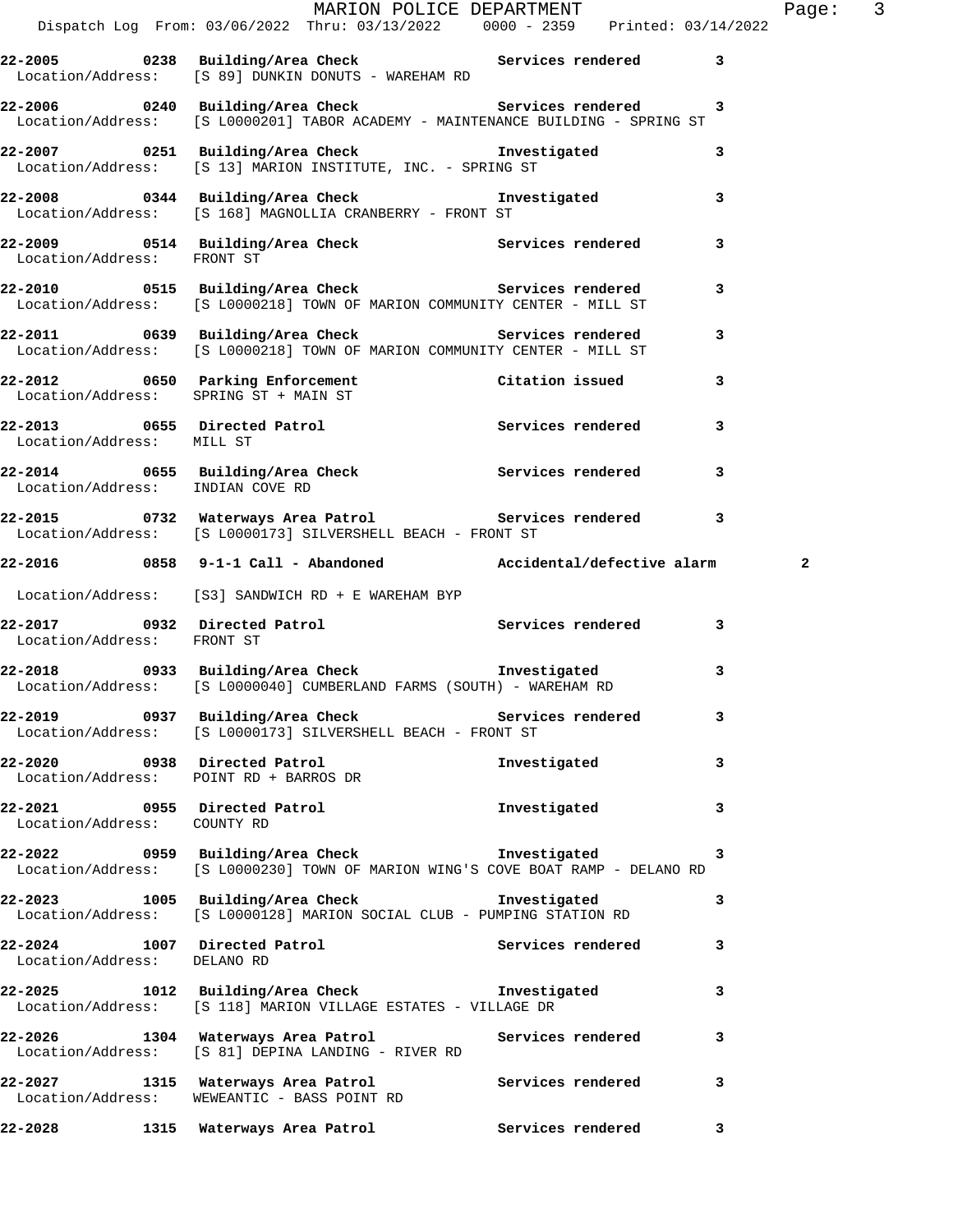|                                                  |                                                               | MARION POLICE DEPARTMENT<br>Dispatch Log From: 03/06/2022 Thru: 03/13/2022 0000 - 2359 Printed: 03/14/2022                           |                          | Page: 4 |  |
|--------------------------------------------------|---------------------------------------------------------------|--------------------------------------------------------------------------------------------------------------------------------------|--------------------------|---------|--|
|                                                  |                                                               | Location/Address: [S A47] STONE ESTATE - CASTLE - N GREAT HILL DR                                                                    |                          |         |  |
|                                                  |                                                               | 22-2029 1327 Waterways Area Patrol Services rendered 3<br>Location/Address: WINGS COVE - DELANO RD                                   |                          |         |  |
|                                                  | Location/Address: [S 175] GERTRUDE HEINEKEN - DELANO RD       | 22-2030 1340 ACO - Animal Bite <b>120 Investigated</b>                                                                               | 3                        |         |  |
| Location/Address: TOWN LINE - MILL ST            |                                                               | 22-2031 1410 Assist/Other Police Department Verbal warning                                                                           | $\mathbf{2}$             |         |  |
|                                                  | Location/Address: [S L0000074] HILLER DODGE - MILL ST         | 22-2032 1416 Motor Vehicle Stop Nerbal warning                                                                                       | $\mathbf{2}$             |         |  |
| Location/Address: COUNTY RD                      |                                                               | 22-2033 1635 Directed Patrol 1988 Services rendered 3                                                                                |                          |         |  |
|                                                  |                                                               | 22-2034 1656 Building/Area Check Services rendered 3<br>Location/Address: MOORINGS RD                                                |                          |         |  |
|                                                  |                                                               | 22-2035 1736 Building/Area Check Services rendered 3<br>Location/Address: [S B621] TOWN OF MARION FIRE DEPT. STATION 2 - POINT RD    |                          |         |  |
|                                                  |                                                               | 22-2036 1841 Health/Welfare No Such person can be found 3                                                                            |                          |         |  |
|                                                  | Location/Address: QUAIL'S CROSSING RD                         |                                                                                                                                      |                          |         |  |
|                                                  | Location/Address: [S L0000088] KITTANSETT CLUB - POINT RD     | 22-2037 1958 Building/Area Check Services rendered 3                                                                                 |                          |         |  |
|                                                  |                                                               | 22-2038 2002 Building/Area Check Services rendered 3<br>Location/Address: [S L0000155] PLANTING ISLAND CAUSEWAY - PLANTING ISLAND RD |                          |         |  |
|                                                  |                                                               | 22-2039 2016 Building/Area Check Services rendered<br>Location/Address: [S L0000221] WASHBURN PARK - WASHBURN PARK RD                | 3                        |         |  |
|                                                  | Location/Address: [S B512] LITTLE NECK VILLAGE - WAREHAM RD   | 22-2040 2038 Building/Area Check 2019 Services rendered 3                                                                            |                          |         |  |
|                                                  | Location/Address: [S 125] BLUE HAIR SALON - WAREHAM RD        | 22-2041 2039 Building/Area Check Services rendered                                                                                   | 3                        |         |  |
| Location/Address: ROUTE 195 WEST                 |                                                               | 22-2042 2103 Building/Area Check 2015 Services rendered                                                                              | 3                        |         |  |
|                                                  | Location/Address: [S 118] MARION VILLAGE ESTATES - VILLAGE DR | 22-2043 2114 Building/Area Check Services rendered                                                                                   | 3                        |         |  |
|                                                  |                                                               | 22-2044 2124 Building/Area Check Services rendered<br>Location/Address: [S L0000082] ISLAND WHARF MARINE - ISLAND WHARF RD           | 3                        |         |  |
|                                                  | Location/Address: [S L0000074] HILLER DODGE - MILL ST         | 22-2045 2130 Building/Area Check Services rendered                                                                                   | 3                        |         |  |
| 22-2046 2139 D.M.V.<br>Location/Address: MILL ST |                                                               |                                                                                                                                      | 3<br>Services rendered   |         |  |
|                                                  | Location/Address: [S L0000173] SILVERSHELL BEACH - FRONT ST   | 22-2047 2235 Building/Area Check Services rendered                                                                                   | 3                        |         |  |
| Location/Address: POINT RD                       | 22-2048 2244 EMS - Medical                                    |                                                                                                                                      | Removed to hospital<br>1 |         |  |
| For Date: $03/08/2022 - Tuesday$                 |                                                               |                                                                                                                                      |                          |         |  |

## **22-2049 0137 Building/Area Check Services rendered 3**  Location/Address: ISLAND WHARF RD **22-2050 0141 Building/Area Check Services rendered 3**  Location/Address: [S L0000040] CUMBERLAND FARMS (SOUTH) - WAREHAM RD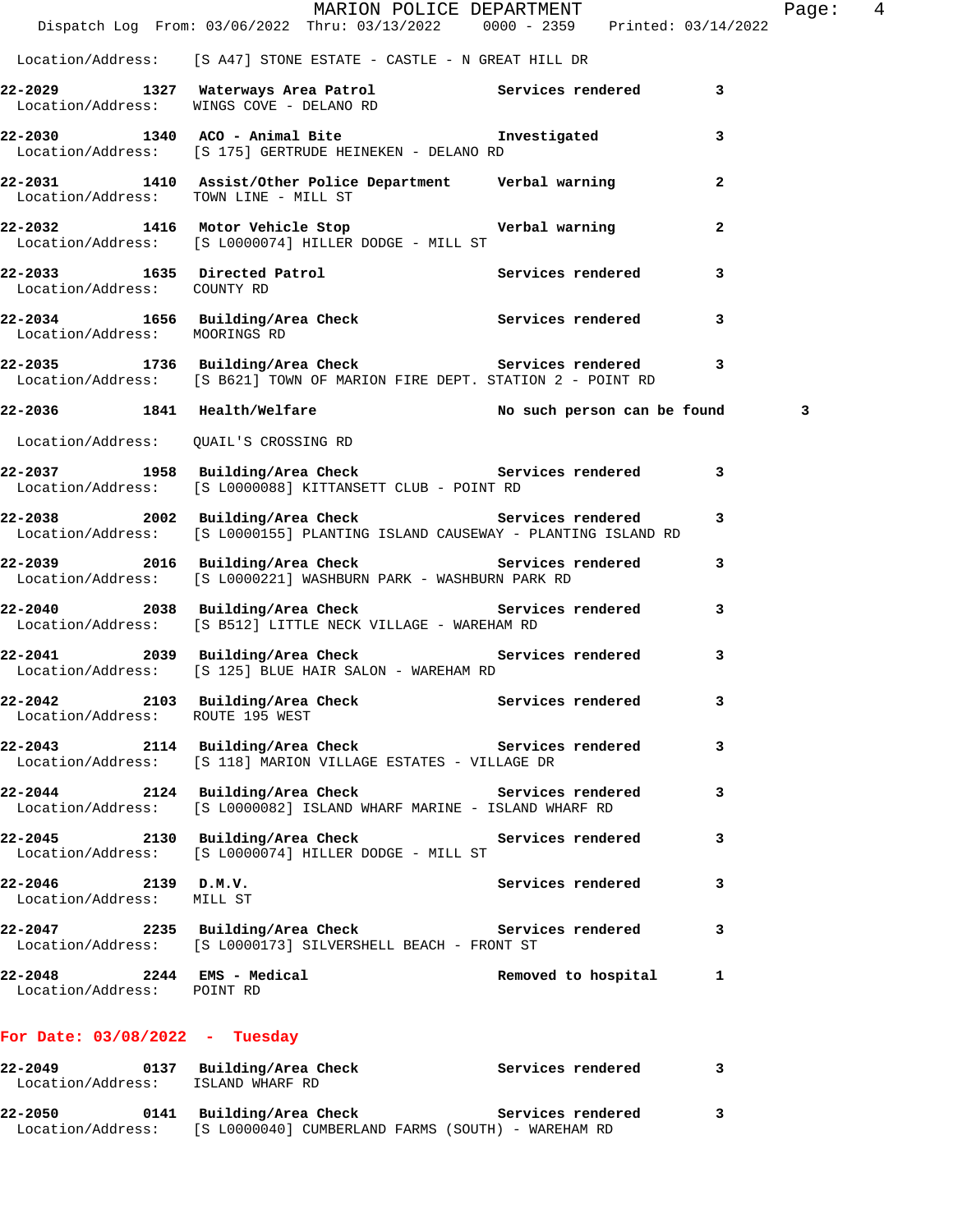| Location/Address: VILLAGE DR                                         | 22-2051 0143 Building/Area Check Services rendered                                                                          |                   | 3              |
|----------------------------------------------------------------------|-----------------------------------------------------------------------------------------------------------------------------|-------------------|----------------|
| 22-2052 0145 Building/Area Check<br>Location/Address: FIELD STONE LN |                                                                                                                             | Services rendered | 3              |
|                                                                      | 22-2053 0152 Building/Area Check<br>Location/Address: ICHABOD LN                                                            | Services rendered | 3              |
|                                                                      | 22-2054 0156 Building/Area Check<br>Location/Address: DELANO RD                                                             | Services rendered | 3              |
| Location/Address: ROCKY KNOOK LN                                     | 22-2055 0210 Building/Area Check 6 Services rendered                                                                        |                   | 3              |
|                                                                      | 22-2056 0249 Building/Area Check Threstigated<br>Location/Address: [S L0000027] CAPTAIN HADLEY HOUSE - FRONT ST             |                   | 3              |
|                                                                      | 22-2057 0254 Building/Area Check Tnvestigated<br>Location/Address: [S 81] DEPINA LANDING - RIVER RD                         |                   | 3              |
|                                                                      | 22-2058       0301  Building/Area Check          Services rendered<br>Location/Address: [S L0000074] HILLER DODGE - MILL ST |                   | 3              |
| Vicinity of: TOWN LINE - MILL ST                                     | 22-2059 0311 Building/Area Check 6 Services rendered                                                                        |                   | 3              |
|                                                                      | Location/Address: [S 131] FIELDSTONE FARM MARKET - MILL ST                                                                  |                   | 3              |
| Location/Address: CONVERSE RD                                        | 22-2061 0329 Directed Patrol 22-2061 Services rendered                                                                      |                   | 3              |
|                                                                      | 22-2062 <b>22-2062</b> 0333 Directed Patrol<br>Location/Address: [S L0000173] SILVERSHELL BEACH - FRONT ST                  | Services rendered | 3              |
| Location/Address: POINT RD                                           |                                                                                                                             |                   | 3              |
|                                                                      | 22-2064 0356 Building/Area Check<br>Location/Address: [S 82] MARION COMPUTER STORE - WAREHAM RD                             | Investigated      | 3              |
| Location/Address: BRIGGS LN                                          | 22-2065  0525 Building/Area Check    Services rendered                                                                      |                   | 3              |
|                                                                      | Location/Address: [S L0000087] JOHNSON BAYSIDE REALTY - WAREHAM RD                                                          |                   | 3              |
| Location/Address: CONVERSE RD                                        | 22-2067 		 0630 ACO - Wildlife Services 		 Services rendered                                                                |                   | 3              |
|                                                                      | 22-2068 0712 Motor Vehicle Stop<br>Location/Address: MILL ST + ROCKY KNOOK LN                                               | Verbal warning    | $\overline{a}$ |
|                                                                      | 22-2069 0724 Motor Vehicle Stop<br>Location/Address: MILL ST + INDIAN COVE RD                                               | Citation issued   | $\mathbf{2}$   |
|                                                                      | 22-2070 0819 Waterways Asst Other Agency Services rendered<br>Location: [S L0000019] BIRD ISLAND                            |                   | 3              |
|                                                                      | 22-2071 0926 Building/Area Check <b>Investigated</b><br>Location/Address: [S L0000221] WASHBURN PARK - WASHBURN PARK RD     |                   | 3              |
| 22-2072 0935 Directed Patrol                                         | Location/Address: POINT RD + BARROS DR                                                                                      | Investigated      | 3              |
|                                                                      | 22-2073 0938 Health/Welfare<br>Location/Address: [S 201] JAYNE GUERZONI - WAREHAM RD                                        | Services rendered | 3              |
| 22-2074 1016 MVC - Property                                          |                                                                                                                             | Report assigned   | $\mathbf{2}$   |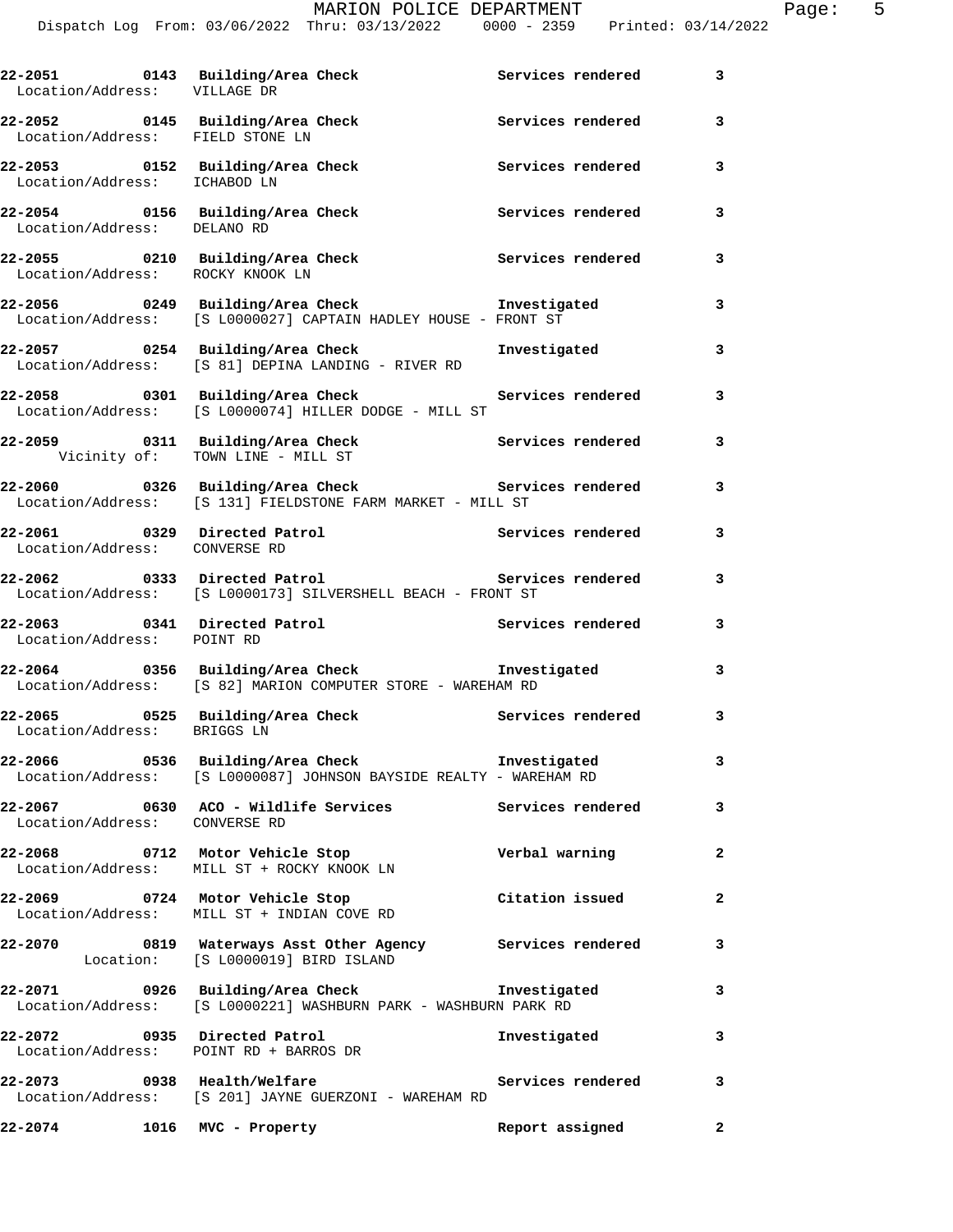|                                    | MARION POLICE DEPARTMENT<br>Dispatch Log From: 03/06/2022 Thru: 03/13/2022 0000 - 2359 Printed: 03/14/2022                            |                            |              |
|------------------------------------|---------------------------------------------------------------------------------------------------------------------------------------|----------------------------|--------------|
|                                    | Location/Address: [S B271] TOWN OF MARION POLICE DEPARTMENT - MILL ST                                                                 |                            |              |
| Location/Address: OAK AVE          | 22-2075 1143 ACO - Animal Bite                                                                                                        | Referred to other agency 3 |              |
|                                    | 22-2076 1210 Officer Wanted Services rendered<br>Location/Address: [S.I.233] MAREHAM RD<br>Location/Address: [S L233] WAREHAM RD      |                            | $\mathbf{2}$ |
|                                    | 22-2077 1255 Building/Area Check <b>The Investigated</b><br>Location/Address: [S L0000151] OLD LANDING WHARF - FRONT ST               |                            | 3            |
| Location/Address: FRONT ST         | 22-2078 1257 Directed Patrol                                                                                                          | Investigated               | 3            |
| Location/Address: WAREHAM RD       |                                                                                                                                       |                            | 1            |
|                                    | 22-2080 1351 Motor Vehicle Stop Nerbal warning<br>Location/Address: [S L0000225] WELL'S SERVICE STATION - WAREHAM RD                  |                            | 2            |
|                                    | 22-2081 1425 EMS - Medical Services rendered<br>Location/Address: [S 145] VILLAGE DR                                                  |                            | 1            |
| Location/Address: COUNTY RD        | 22-2082 1630 Directed Patrol 1999 Services rendered                                                                                   |                            | 3            |
|                                    | 22-2083 1656 Directed Patrol 1997 Services rendered<br>Location/Address: [S B392] SIPPICAN SCHOOL - SPRING ST                         |                            | 3            |
|                                    | 22-2084 1700 Larceny/Past 22-2084 Report assigned<br>Location/Address: [S 89] DUNKIN DONUTS - WAREHAM RD                              |                            | 2            |
|                                    | 22-2085 1943 Building/Area Check Services rendered<br>Location/Address: [S L0000088] KITTANSETT CLUB - POINT RD                       |                            | 3            |
|                                    | 22-2086 1946 Building/Area Check Services rendered<br>Location/Address: [S L0000155] PLANTING ISLAND CAUSEWAY - PLANTING ISLAND RD    |                            | 3            |
|                                    | 22-2087 1957 Building/Area Check Services rendered<br>Location/Address: [S L0000230] TOWN OF MARION WING'S COVE BOAT RAMP - DELANO RD |                            | 3            |
|                                    | 22-2088 2010 Building/Area Check 2010 Services rendered<br>Location/Address: [S L0000221] WASHBURN PARK - WASHBURN PARK RD            |                            | 3            |
|                                    | 22-2089 2024 Building/Area Check<br>Location/Address: [S 9] SYLVIAS ON THE LEVEL CONSTRUCTION - WAREHAM RD                            | Services rendered          | 3            |
|                                    | 22-2090 2029 Building/Area Check Services rendered<br>Location/Address: [S L0000082] ISLAND WHARF MARINE - ISLAND WHARF RD            |                            | 3            |
|                                    | 22-2091 2144 Building/Area Check<br>Location/Address: [S 57] EASTERN BANK - FRONT ST                                                  | Services rendered          | 3            |
| For Date: $03/09/2022 -$ Wednesday |                                                                                                                                       |                            |              |
| Location/Address: FRONT ST         |                                                                                                                                       |                            | 3            |
| Location/Address: VILLAGE DR       | 22-2093 0131 Building/Area Check                                                                                                      | Services rendered          | 3            |
| Location/Address: FIELD STONE LN   | 22-2094 		 0133 Building/Area Check 		 Services rendered                                                                              |                            | 3            |
|                                    | 22-2095 0145 Building/Area Check Services rendered<br>Location/Address: [S L0000061] GILDA'S STONE ROOSTER - WAREHAM RD               |                            | 3            |

**22-2096 0148 Building/Area Check Services rendered 3**  Location/Address: [S L0000074] HILLER DODGE - MILL ST

Page: 6<br>22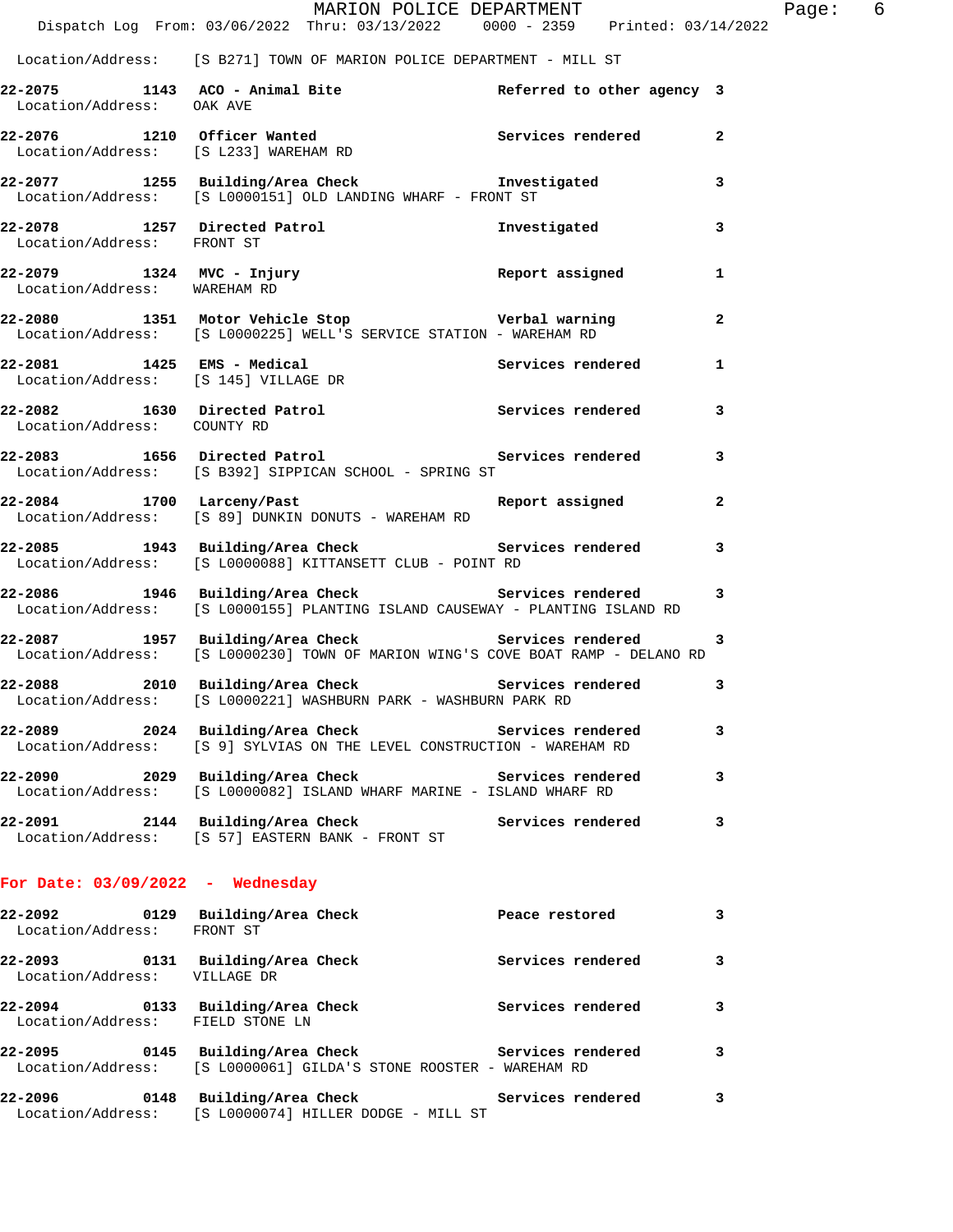|                                                          | MARION POLICE DEPARTMENT<br>Dispatch Log From: 03/06/2022 Thru: 03/13/2022 0000 - 2359 Printed: 03/14/2022                                     |                            |              | Page: $7$    |  |
|----------------------------------------------------------|------------------------------------------------------------------------------------------------------------------------------------------------|----------------------------|--------------|--------------|--|
|                                                          |                                                                                                                                                |                            |              |              |  |
|                                                          | 22-2097 0319 Building/Area Check Services rendered 3<br>Location/Address: [S L0000114] TOWN OF MARION DEPARTMENT OF PUBLIC WORKS - MILL ST     |                            |              |              |  |
|                                                          | 22-2098 0448 Building/Area Check Services rendered 3<br>Location/Address: [S L0000088] KITTANSETT CLUB - POINT RD                              |                            |              |              |  |
|                                                          | 22-2099   0451   Building/Area Check   Services rendered   3<br>Location/Address:   [S L0000155] PLANTING ISLAND CAUSEWAY - PLANTING ISLAND RD |                            |              |              |  |
|                                                          | 22-2100 0510 Building/Area Check Services rendered<br>Location/Address: [S L0000172] BREW-FISH - SPRING ST                                     |                            | $\mathbf{3}$ |              |  |
|                                                          | 22-2101 0525 Building/Area Check Services rendered 3<br>Location/Address: [S L0000082] ISLAND WHARF MARINE - ISLAND WHARF RD                   |                            |              |              |  |
| Location/Address: MILL ST                                | 22-2102 1706 Motor Vehicle Stop 1980 Verbal warning                                                                                            |                            | $\mathbf{2}$ |              |  |
|                                                          |                                                                                                                                                |                            | $\mathbf{2}$ |              |  |
|                                                          | 22-2104 0716 Motor Vehicle Stop <b>1988 verbal warning</b><br>Location/Address: MILL ST + SPARROW LN                                           |                            | $\mathbf{2}$ |              |  |
|                                                          | 22-2105 0725 Motor Vehicle Stop Verbal warning 2<br>Location/Address: MILL ST + ROCKY KNOOK LN                                                 |                            |              |              |  |
|                                                          | 22-2106 1735 Waterways Area Patrol 1988 Services rendered<br>Location/Address: [S L0000173] SILVERSHELL BEACH - FRONT ST                       |                            | 3            |              |  |
| Location/Address: FRONT ST                               | $22-2108$ 0909 General Service Referred to other agency 3                                                                                      |                            |              |              |  |
|                                                          | 22-2107 0910 Follow Up Investigation Investigated 3<br>Location/Address: [S 89] DUNKIN DONUTS - WAREHAM RD                                     |                            |              |              |  |
|                                                          | Location/Address: [S B392] SIPPICAN SCHOOL - SPRING ST                                                                                         |                            |              |              |  |
|                                                          | 22-2110 1012 General Service Referred to other agency 3<br>Location/Address: [S B271] TOWN OF MARION POLICE DEPARTMENT - MILL ST               |                            |              |              |  |
|                                                          | 22-2112 1034 ACO - Animal Complaint Returned to home/family 3<br>Location/Address: [S B621] TOWN OF MARION FIRE DEPT. STATION 2 - POINT RD     |                            |              |              |  |
| 22-2111 1054 EMS - Medical<br>Location/Address: POINT RD |                                                                                                                                                | Removed to hospital        | 1            |              |  |
|                                                          | 22-2113 1127 Building/Area Check Services rendered<br>Location/Address: [S L0000054] TOWN OF MARION EVERGREEN CEMETERY - MILL ST               |                            | 3            |              |  |
|                                                          | 22-2114 1138 Motor Vehicle Stop Nerbal warning<br>Location/Address: [S 131] FIELDSTONE FARM MARKET - MILL ST                                   |                            | 2            |              |  |
|                                                          |                                                                                                                                                |                            | $\mathbf{2}$ |              |  |
|                                                          | 22-2116 1209 General Offense and Services rendered<br>Location/Address: [S B512] LITTLE NECK VILLAGE - WAREHAM RD                              |                            | $\mathbf{2}$ |              |  |
|                                                          | 22-2117 1217 Directed Patrol 22-2117 1217 Directed Patrol 2012 120 Services rendered<br>Location/Address: [S B392] SIPPICAN SCHOOL - SPRING ST |                            |              |              |  |
|                                                          | 22-2118 1606 General Service 22-2118 Services rendered 3<br>Location/Address: [S B271] TOWN OF MARION POLICE DEPARTMENT - MILL ST              |                            |              |              |  |
| 22-2119 1744 Burglar Alarm                               |                                                                                                                                                | Accidental/defective alarm |              | $\mathbf{2}$ |  |
|                                                          | Location/Address: [S 57] EASTERN BANK - FRONT ST                                                                                               |                            |              |              |  |
|                                                          | 22-2120 1844 Assist/Other Police Department Services rendered                                                                                  |                            | $\mathbf{2}$ |              |  |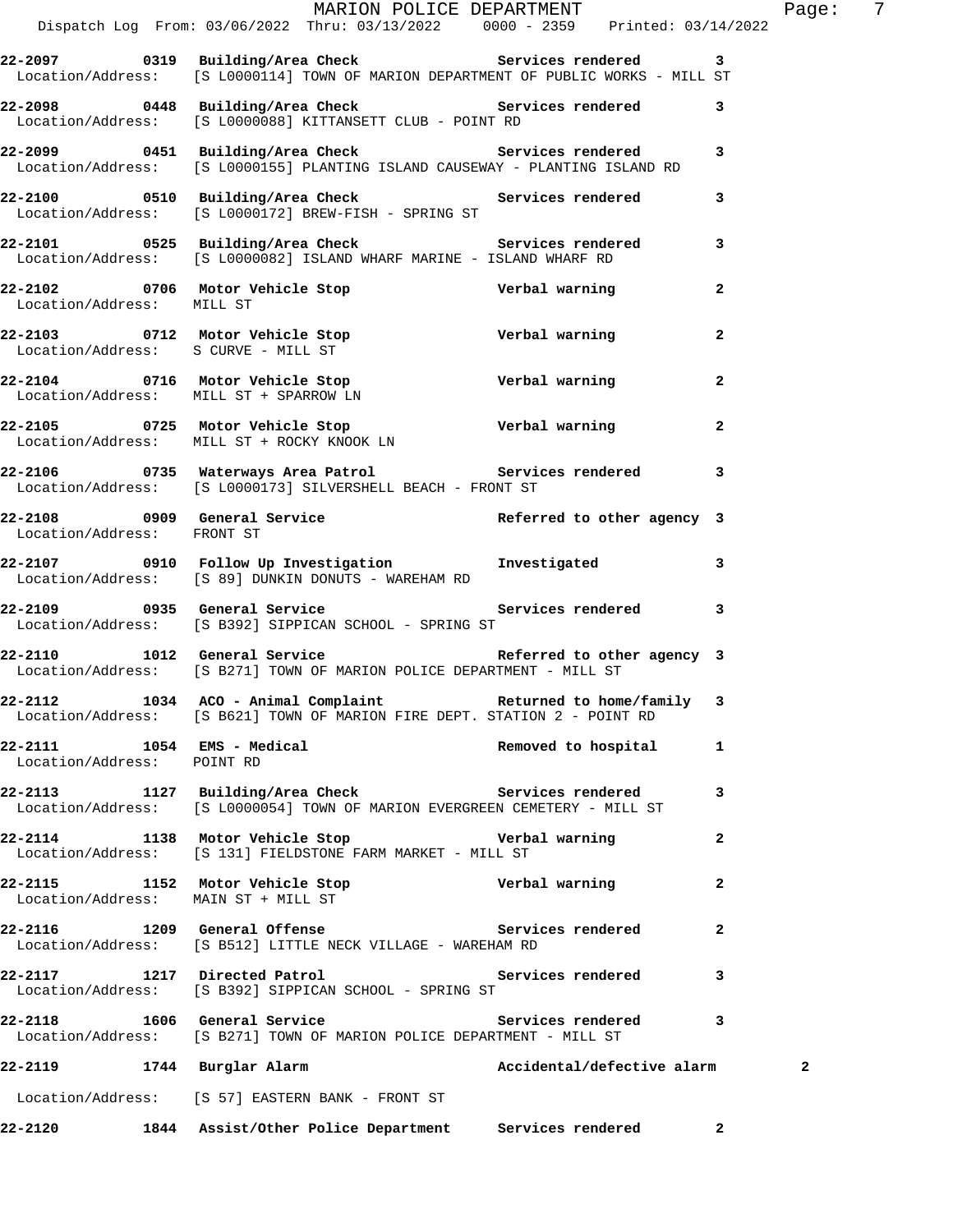Dispatch Log From: 03/06/2022 Thru: 03/13/2022 0000 - 2359 Printed: 03/14/2022 Location/Address: COUNTY RD **22-2121 1848 Lost Property Services rendered 3**  Location/Address: WAREHAM RD **22-2122 2158 Building/Area Check Services rendered 3**  Location/Address: CENTER OF TOWN - FRONT ST **22-2123 2200 Directed Patrol Services rendered 3**  Location/Address: PLAYGROUNDS - POINT RD

**22-2124 2232 Directed Patrol Services rendered 3**  Location/Address: [S L0000216] CHILDRENS ACADEMY - COUNTY RD

**22-2125 2300 Building/Area Check Services rendered 3**  Location/Address: [S 125] BLUE HAIR SALON - WAREHAM RD

## **For Date: 03/10/2022 - Thursday**

| 22-2126 0041 Officer Wanted<br>Location/Address: BRIGGS LN  |                                                                                                                              | Services rendered 2         |                |
|-------------------------------------------------------------|------------------------------------------------------------------------------------------------------------------------------|-----------------------------|----------------|
| Location/Address: ARROWHEAD LN                              |                                                                                                                              |                             |                |
|                                                             | 22-2128 0243 Building/Area Check 6 Services rendered 3<br>Location/Address: [S L0000088] KITTANSETT CLUB - POINT RD          |                             |                |
|                                                             | 22-2129 0259 Building/Area Check Services rendered 3<br>Location/Address: [S L0000173] SILVERSHELL BEACH - FRONT ST          |                             |                |
|                                                             | 22-2130 0303 Building/Area Check Services rendered<br>Location/Address: [S L0000082] ISLAND WHARF MARINE - ISLAND WHARF RD   |                             | 3              |
|                                                             | 22-2131 0304 Building/Area Check Services rendered<br>Location/Address: SHAWONDASSE RD                                       |                             | 3              |
|                                                             | 22-2132 0307 Building/Area Check Services rendered<br>Location/Address: [S L0000172] BREW-FISH - SPRING ST                   |                             | 3              |
| Location/Address: FRONT ST                                  | 22-2133 0308 Directed Patrol 1 20 Services rendered                                                                          |                             | 3              |
|                                                             | 22-2134       0421  Building/Area Check          Services rendered<br>Location/Address: [S 137] TRI TOWN MOTORS - WAREHAM RD |                             | 3              |
|                                                             | 22-2135 0426 Building/Area Check Services rendered<br>Location/Address: [S 131] FIELDSTONE FARM MARKET - MILL ST             |                             | 3              |
|                                                             | Location/Address: [S L0000151] OLD LANDING WHARF - FRONT ST                                                                  |                             |                |
|                                                             | 22-2137 		 0733 Waterways Area Patrol 		 Services rendered<br>Location/Address: [S L0000173] SILVERSHELL BEACH - FRONT ST    |                             | 3              |
| 22-2138 1003 Health/Welfare<br>Location/Address: VILLAGE DR |                                                                                                                              | No service necessary        | 3              |
| Location/Address: PARTRIDGE PL                              | 22-2139 1033 9-1-1 Call - Abandoned 1nvestigated                                                                             |                             | $\overline{2}$ |
|                                                             | 22-2140 1115 Lost Property 122-2140<br>Location/Address: [S L0000010] BARDEN'S BOAT YARD - ISLAND WHARF RD                   |                             |                |
|                                                             | Location/Address: [S B292] SIPPICAN LONG TERM HEALTH CARE - MILL ST                                                          |                             |                |
| 22-2142 1357 Health/Welfare                                 |                                                                                                                              | No such person can be found | 3              |
|                                                             |                                                                                                                              |                             |                |

Location/Address: WAREHAM RD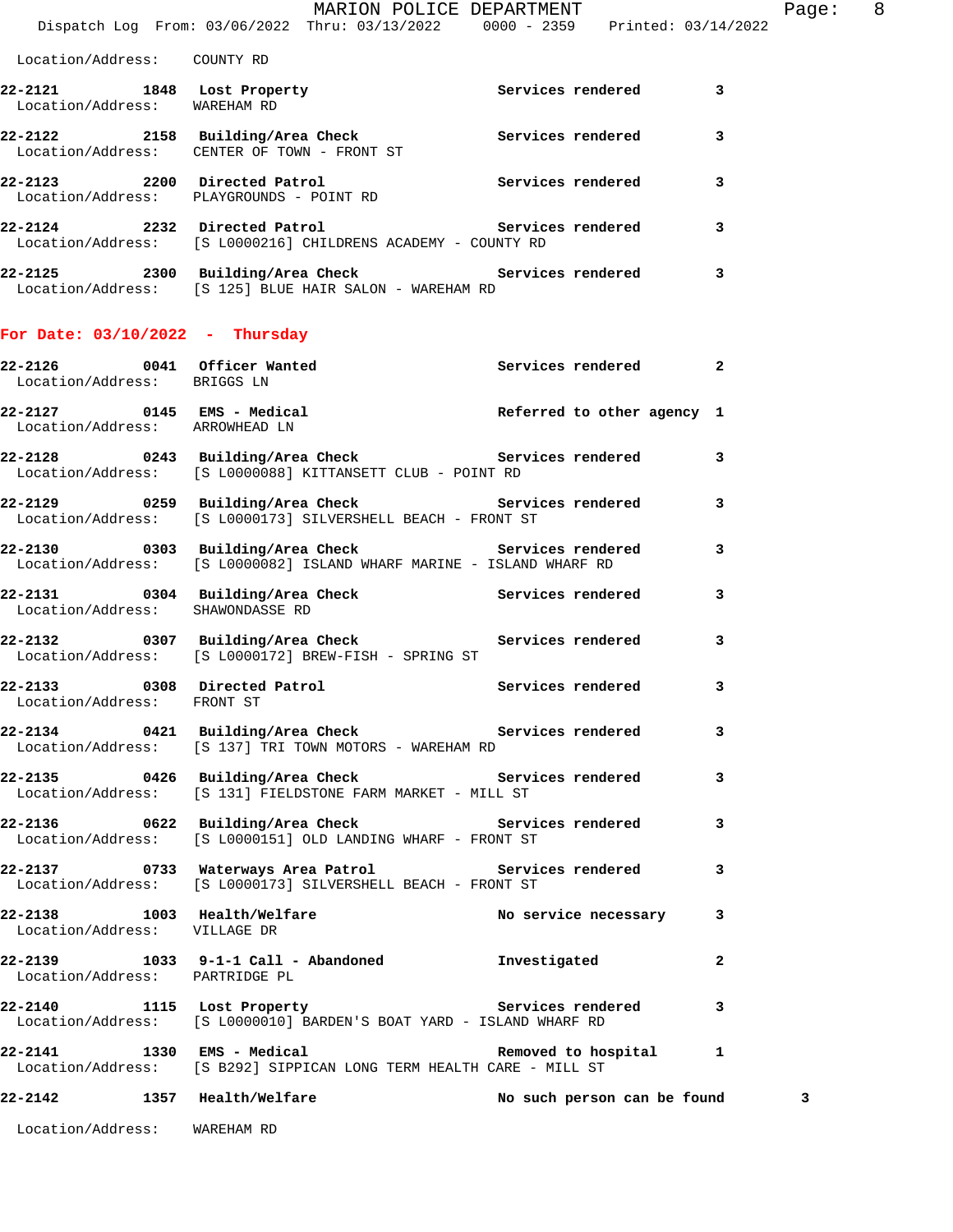|                               | 22-2143 1454 Waterways Area Patrol Services rendered<br>Location/Address: [S L0000173] SILVERSHELL BEACH - FRONT ST                         |                   | 3              |
|-------------------------------|---------------------------------------------------------------------------------------------------------------------------------------------|-------------------|----------------|
| Location/Address: TEEL ST     |                                                                                                                                             | Services rendered | 3              |
|                               | 22-2145  2000  9-1-1 Call - Abandoned<br>Location/Address: BULLIVANT FARM RD                                                                | Investigated      | $\overline{2}$ |
| Location/Address: CONVERSE RD | 22-2146  2030 ACO - General Service                                                                                                         | Services rendered | $\overline{3}$ |
|                               | 22-2147 2034 Building/Area Check Services rendered<br>Location/Address: [S L0000003] ADVENT CHRISTIAN CAMPGROUNDS - OAKDALE AVE             |                   | 3              |
|                               | 22-2148 2053 Building/Area Check 2014 Services rendered<br>Location/Address: MARION CENTER - FRONT ST                                       |                   | 3              |
|                               | 22-2149 2154 Building/Area Check Services rendered<br>Location/Address: [S L0000123] TOWN OF MARION HARBORMASTER'S OFFICE - ISLAND WHARF RD |                   | 3              |
|                               |                                                                                                                                             |                   |                |

**22-2150 2159 Building/Area Check Services rendered 3**  Location/Address: [S B392] SIPPICAN SCHOOL - SPRING ST

## **For Date: 03/11/2022 - Friday**

| Location/Address: MAIN ST     | 22-2151 0137 Directed Patrol Services rendered                                                                                             |              | 3                       |
|-------------------------------|--------------------------------------------------------------------------------------------------------------------------------------------|--------------|-------------------------|
|                               | 22-2152   0143   Building/Area Check   Services rendered   3<br>Location/Address: [S L0000173] SILVERSHELL BEACH - FRONT ST                |              |                         |
|                               | 22-2153 0151 Directed Patrol<br>Vicinity of: TOWN LINE - MILL ST                                                                           | Investigated | $\mathbf{3}$            |
|                               | 22-2154 		 0213 Building/Area Check 		 Investigated<br>Location/Address: [S 81] DEPINA LANDING - RIVER RD                                  |              | $\mathbf{3}$            |
| Location/Address: VILLAGE DR  | 22-2155 0214 Building/Area Check 5ervices rendered 3                                                                                       |              |                         |
| Location: RT 195 EAST         | 22-2156 0216 Suspicious Motor Vehicle Unfounded                                                                                            |              | $\overline{2}$          |
|                               | 22-2157 0242 Building/Area Check Services rendered 3<br>Location/Address: [S L0000088] KITTANSETT CLUB - POINT RD                          |              |                         |
|                               | 22-2158 0251 Building/Area Check 5ervices rendered 3<br>Location/Address: [S L0000114] TOWN OF MARION DEPARTMENT OF PUBLIC WORKS - MILL ST |              |                         |
|                               | 22-2159       0319  Building/Area Check          Investigated<br>Location/Address: [S 125] BLUE HAIR SALON - WAREHAM RD                    |              | 3                       |
|                               | 22-2160 0325 Building/Area Check 6 Services rendered 3<br>Location/Address: [S L0000074] HILLER DODGE - MILL ST                            |              |                         |
|                               | 22-2161 0355 Building/Area Check <b>The Investigated</b> 3<br>Location/Address: [S L0000225] WELL'S SERVICE STATION - WAREHAM RD           |              |                         |
|                               | Location/Address: [S L0000003] ADVENT CHRISTIAN CAMPGROUNDS - OAKDALE AVE                                                                  |              | $\overline{\mathbf{3}}$ |
| Location/Address: MOORINGS RD | 22-2163 0510 Building/Area Check 6 Services rendered 3                                                                                     |              |                         |
| Location/Address: FRONT ST    | 22-2164 0615 ACO - General Service and Services rendered 3                                                                                 |              |                         |
|                               | 22-2165 0851 Motor Vehicle Complaint Referred to other agency 2                                                                            |              |                         |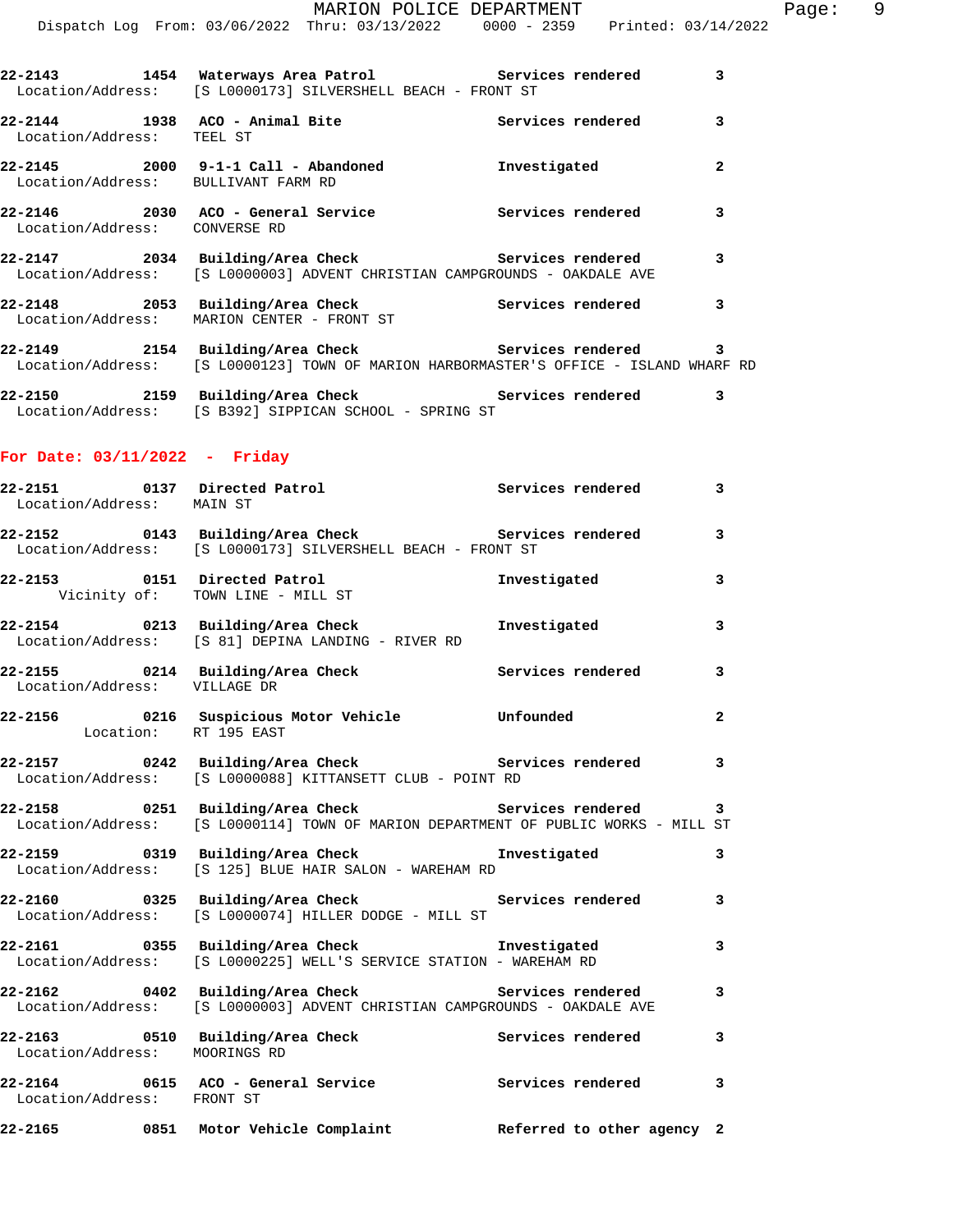|                                                                   | MARION POLICE DEPARTMENT<br>Dispatch Log From: 03/06/2022 Thru: 03/13/2022 0000 - 2359 Printed: 03/14/2022                                 |                   |              | Page: 10 |  |
|-------------------------------------------------------------------|--------------------------------------------------------------------------------------------------------------------------------------------|-------------------|--------------|----------|--|
| Location: 195 WESTBOUND                                           |                                                                                                                                            |                   |              |          |  |
|                                                                   | 22-2166 0915 9-1-1 Call - Abandoned No service necessary 2<br>Location/Address: [S B292] SIPPICAN LONG TERM HEALTH CARE - MILL ST          |                   |              |          |  |
|                                                                   | 22-2167 0930 Building/Area Check 6 Services rendered 3<br>Location/Address: [S L0000173] SILVERSHELL BEACH - FRONT ST                      |                   |              |          |  |
|                                                                   | 22-2168 1139 Motor Vehicle Stop Verbal warning 2<br>Location/Address: POINT RD + COUNTY RD                                                 |                   |              |          |  |
|                                                                   | 22-2169 1145 Building/Area Check Services rendered<br>Location/Address: BOGS BEHIND BULIVANT FARMS - POINT RD                              |                   | 3            |          |  |
| Location/Address: TEEL ST                                         | 22-2170 1222 ACO - Quarantine Services rendered 3                                                                                          |                   |              |          |  |
|                                                                   | 22-2171 1326 Building/Area Check Services rendered 3<br>Location/Address: COTTAGE LN                                                       |                   |              |          |  |
|                                                                   | 22-2172 1344 Waterways Area Patrol Services rendered 3<br>Location/Address: [S L0000173] SILVERSHELL BEACH - FRONT ST                      |                   |              |          |  |
|                                                                   | 22-2173 1352 Waterways Area Patrol Services rendered 3<br>Location/Address: MOORINGS RD                                                    |                   |              |          |  |
|                                                                   | 22-2174 1359 ACO - General Service and Services rendered<br>Location: DARTMOUTH ANIMAL SHELTER                                             |                   | 3            |          |  |
|                                                                   | 22-2175 1408 Waterways Area Patrol Services rendered 3<br>Location/Address: [S 81] DEPINA LANDING - RIVER RD                               |                   |              |          |  |
|                                                                   | 22-2176 1417 Waterways Area Patrol Services rendered 3<br>Location/Address: WEWEANTIC - DEXTER RD                                          |                   |              |          |  |
|                                                                   | 22-2177 1417 Waterways Area Patrol 22-2177 1417 Waterways Area Patrol<br>Location/Address: [S A47] STONE ESTATE - CASTLE - N GREAT HILL DR |                   |              |          |  |
|                                                                   | 22-2178 1430 Waterways Area Patrol Services rendered<br>Location/Address: WINGS COVE RAMP - DELANO RD                                      |                   | 3            |          |  |
|                                                                   | 22-2179 1438 Building/Area Check Services rendered 3<br>Location/Address: [S L0000003] ADVENT CHRISTIAN CAMPGROUNDS - OAKDALE AVE          |                   |              |          |  |
|                                                                   | 22-2180 1507 MVC - Property<br>Location/Address: [S B392] SIPPICAN SCHOOL - SPRING ST                                                      | Report assigned   | 2            |          |  |
| 22-2181 1609 D.M.V.                                               | Location/Address: MILL ST + INDIAN COVE RD                                                                                                 | Services rendered | 3            |          |  |
| Location/Address: CONVERSE RD                                     | 22-2182 1621 Directed Patrol                                                                                                               | Investigated      | 3            |          |  |
| Location/Address: ARROWHEAD LN                                    | 22-2183 1625 Building/Area Check 5ervices rendered                                                                                         |                   | 3            |          |  |
| Location/Address: FRONT ST                                        | 22-2184 1650 Motor Vehicle Complaint 1nvestigated                                                                                          |                   | $\mathbf{2}$ |          |  |
|                                                                   | 22-2185 1704 Building/Area Check 1nvestigated<br>Location/Address: [S L0000221] WASHBURN PARK - WASHBURN PARK RD                           |                   | 3            |          |  |
| Location/Address: FRONT ST                                        | 22-2186 1724 Directed Patrol                                                                                                               | Investigated      | 3            |          |  |
| Location/Address: GREEN ST                                        | 22-2187 1828 Building/Area Check 1997 Services rendered 3                                                                                  |                   |              |          |  |
| $22-2188$ 1850 Fire - Brush/Grass<br>Location/Address: WAREHAM RD |                                                                                                                                            | Investigated      | 1            |          |  |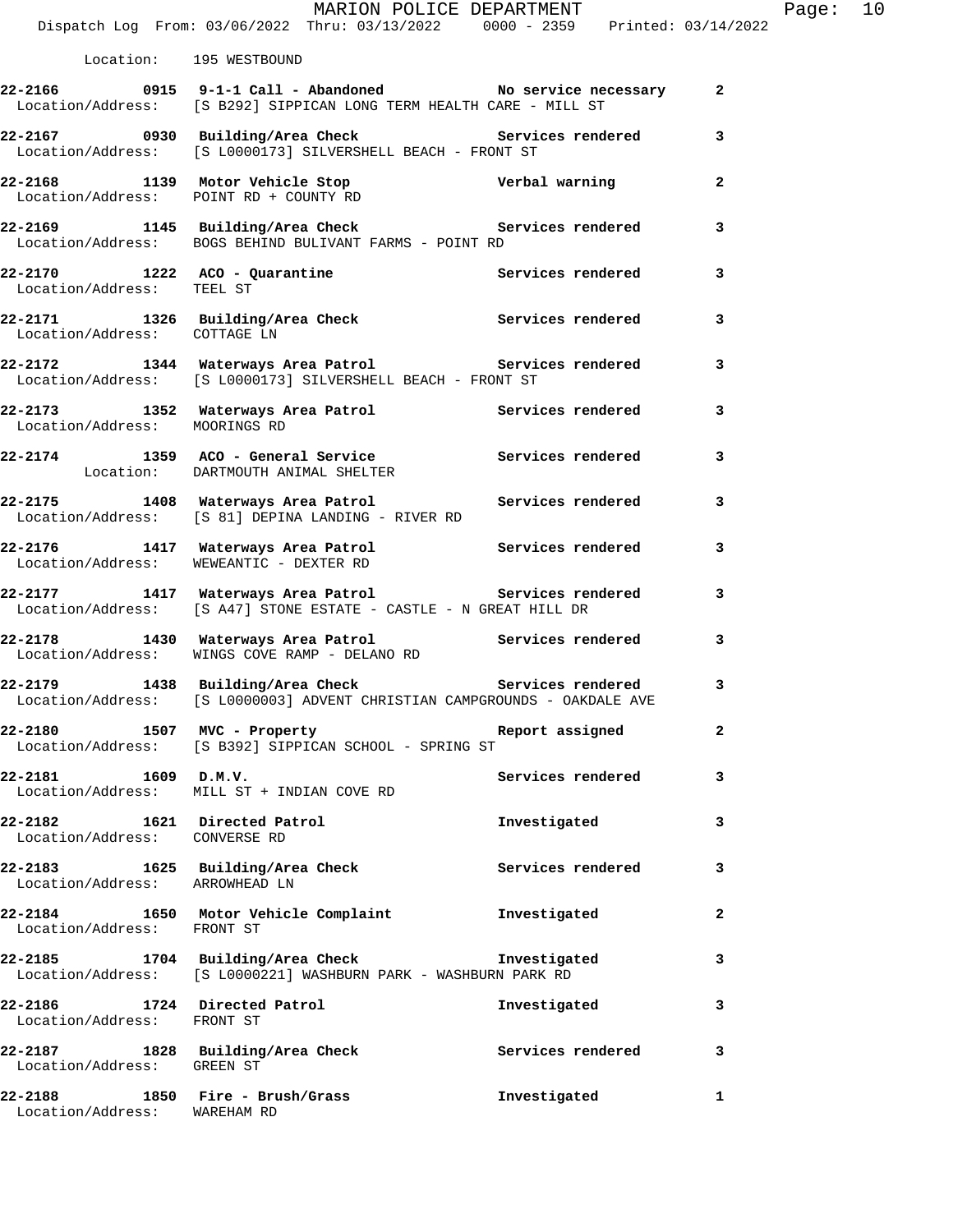|                                                                         | MARION POLICE DEPARTMENT<br>Dispatch Log From: 03/06/2022 Thru: 03/13/2022 0000 - 2359 Printed: 03/14/2022                     |                             |              | Page: 11 |  |
|-------------------------------------------------------------------------|--------------------------------------------------------------------------------------------------------------------------------|-----------------------------|--------------|----------|--|
| Location/Address: DERBY LN                                              | 22-2189 1908 Building/Area Check Services rendered 3                                                                           |                             |              |          |  |
|                                                                         | 22-2190 2007 Building/Area Check Services rendered 3<br>Location/Address: [S L0000186] SIPPICAN TENNIS CLUB - HOLMES ST        |                             |              |          |  |
|                                                                         | 22-2191 2035 Found Property Services rendered 3<br>Location/Address: [S L0000040] CUMBERLAND FARMS (SOUTH) - WAREHAM RD        |                             |              |          |  |
| Location/Address: COUNTY RD                                             | 22-2192 2059 Directed Patrol 2005 2059 2012 1nvestigated 3                                                                     |                             |              |          |  |
|                                                                         | 22-2193 2118 Building/Area Check Services rendered 3<br>Location/Address: ROCKY KNOOK LN                                       |                             |              |          |  |
| For Date: $03/12/2022 -$ Saturday                                       |                                                                                                                                |                             |              |          |  |
|                                                                         | 22-2194 0040 Building/Area Check Services rendered 3<br>Location/Address: [S L0000172] BREW-FISH - SPRING ST                   |                             |              |          |  |
|                                                                         | 22-2195 0047 Building/Area Check 5ervices rendered 3<br>Location/Address: [S L0000221] WASHBURN PARK - WASHBURN PARK RD        |                             |              |          |  |
| Location/Address: RIVER RD                                              | 22-2196 0059 Building/Area Check Services rendered 3                                                                           |                             |              |          |  |
| Location/Address: FRONT ST + WASHBURN PARK RD                           | 22-2197 0127 Motor Vehicle Stop <b>128 Verbal warning</b>                                                                      |                             | $\mathbf{2}$ |          |  |
|                                                                         | 22-2198 		 0149 Building/Area Check 		 Services rendered 3<br>Location/Address: [S 36] EAST OVER RESERVATION - COUNTY RD       |                             |              |          |  |
|                                                                         | 22-2199 0211 Building/Area Check 6 Services rendered 3<br>Location/Address: [S L0000040] CUMBERLAND FARMS (SOUTH) - WAREHAM RD |                             |              |          |  |
|                                                                         | 22-2200 0416 MVC - Injury<br>Vicinity of: MILE MARKER 33.4 - ROUTE 195 EAST                                                    | Investigated                | 1            |          |  |
| Location/Address: [S 57] EASTERN BANK - FRONT ST                        | 22-2201 0539 Burglar Alarm                                                                                                     | Investigated                | $\mathbf{2}$ |          |  |
|                                                                         | 22-2202 1019 Building/Area Check Threstigated<br>Location/Address: [S L0000040] CUMBERLAND FARMS (SOUTH) - WAREHAM RD          |                             | 3            |          |  |
| 22-2203 1032 Directed Patrol<br>Location/Address: BOGS - POINT RD       |                                                                                                                                | Investigated                | 3            |          |  |
| 22-2204 1046 Directed Patrol<br>Location/Address: POINT RD + BARROS DR  |                                                                                                                                | Investigated                | 3            |          |  |
| Location/Address: POINT RD + DELANO RD                                  | 22-2205 1050 Fire - Smoke Investigation area search negative                                                                   |                             | 1            |          |  |
| 22-2206 1115 Directed Patrol<br>Location/Address: CONVERSE RD           |                                                                                                                                | Investigated                | 3            |          |  |
|                                                                         | 22-2207 1123 Building/Area Check Threstigated<br>Location/Address: [S L0000182] SIPPICAN SCHOOL BASEBALL FIELD - PARK ST       |                             | 3            |          |  |
|                                                                         | 22-2208 1130 Building/Area Check 1nvestigated<br>Location/Address: [S 118] MARION VILLAGE ESTATES - VILLAGE DR                 |                             | 3            |          |  |
| 22-2209 1420 Paper Service                                              |                                                                                                                                | No such person can be found |              | 3        |  |
| Location/Address: ALLEN ST                                              |                                                                                                                                |                             |              |          |  |
| 22-2210 1502 Motor Vehicle Stop<br>Location/Address: MILL ST + LUCE AVE |                                                                                                                                | Citation issued             | 2            |          |  |

**22-2211 1844 Building/Area Check Investigated 3**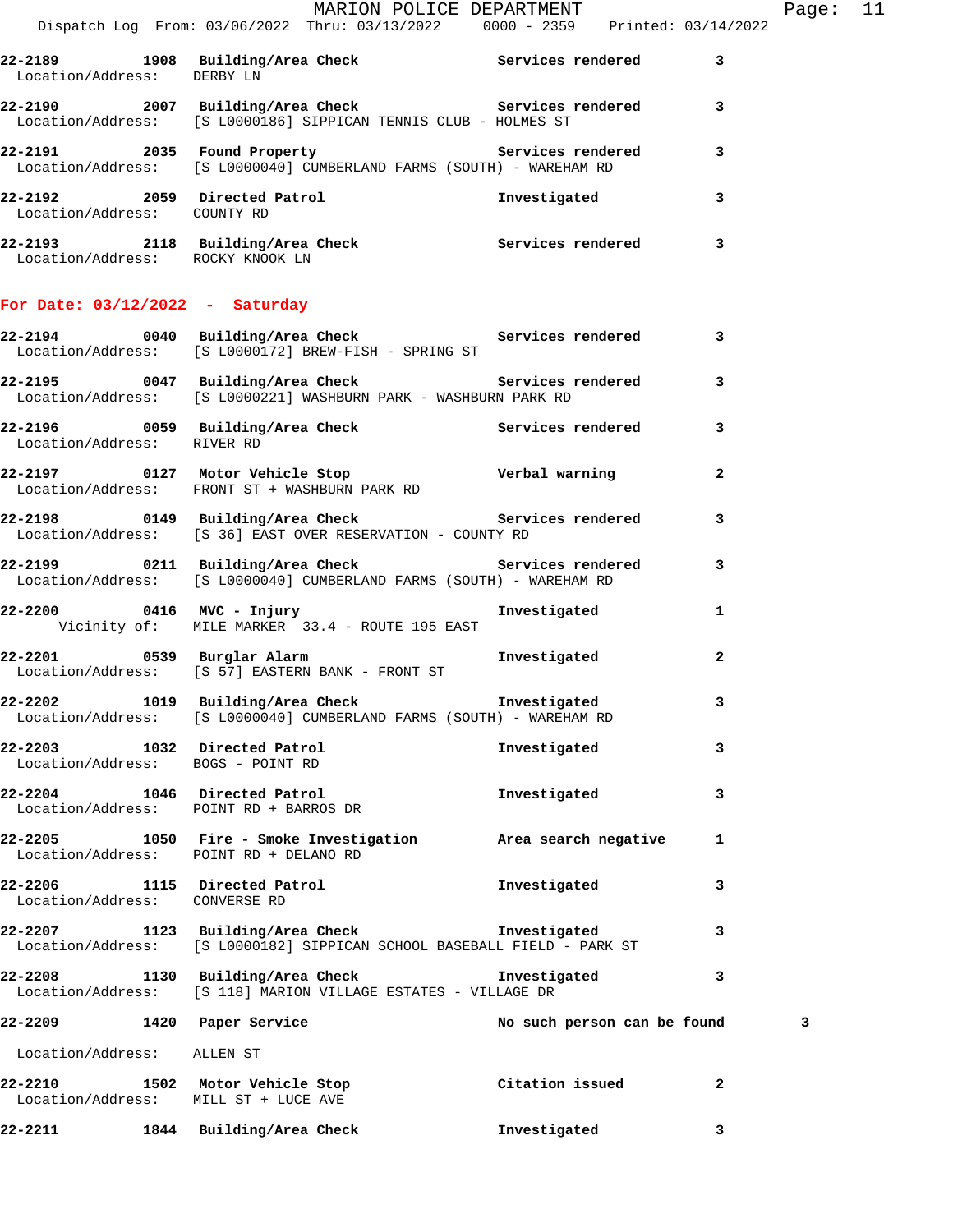|                                 | Dispatch Log From: 03/06/2022 Thru: 03/13/2022 0000 - 2359 Printed: 03/14/2022                                                             | MARION POLICE DEPARTMENT |              | Page: 12 |  |
|---------------------------------|--------------------------------------------------------------------------------------------------------------------------------------------|--------------------------|--------------|----------|--|
|                                 | Location/Address: [S L0000061] GILDA'S STONE ROOSTER - WAREHAM RD                                                                          |                          |              |          |  |
|                                 | 22-2212 1913 EMS - Mutual Aid<br>Location/Address: [S3] SWIFT'S BEACH RD<br>Cocation/Address: [S3] SWIFT'S BEACH RD                        |                          |              |          |  |
|                                 | 22-2213 1917 Building/Area Check 1nvestigated 3<br>Location/Address: [S L0000157] POINT ROAD PLAYGROUND - POINT RD                         |                          |              |          |  |
| Location/Address: CONVERSE RD   | 22-2214 2217 Directed Patrol 2217 Services rendered 3                                                                                      |                          |              |          |  |
|                                 | 22-2215 2221 Building/Area Check 5 Services rendered 3<br>Location/Address: [S L0000172] BREW-FISH - SPRING ST                             |                          |              |          |  |
|                                 | 22-2216 2236 Paper Service No such person can be found                                                                                     |                          |              | 3        |  |
| Location/Address: ALLEN ST      |                                                                                                                                            |                          |              |          |  |
|                                 | 22-2217 2254 Building/Area Check <b>The Investigated</b> 3<br>Location/Address: [S 137] TRI TOWN MOTORS - WAREHAM RD                       |                          |              |          |  |
|                                 | 22-2218 2331 Building/Area Check 5ervices rendered 3<br>Location/Address: [S L0000074] HILLER DODGE - MILL ST                              |                          |              |          |  |
| For Date: $03/13/2022 - Sunday$ |                                                                                                                                            |                          |              |          |  |
|                                 | 22-2219 0000 Suspicious Activity <b>Example 22-2219</b> 1nvestigated<br>Location/Address: [S L0000173] SILVERSHELL BEACH - FRONT ST        |                          | $\mathbf{2}$ |          |  |
|                                 | 22-2220 0017 Building/Area Check 5 Investigated<br>Location/Address: [S 125] BLUE HAIR SALON - WAREHAM RD                                  |                          | $\mathbf{3}$ |          |  |
|                                 | 22-2221 0024 Building/Area Check 5ervices rendered 3<br>Location/Address: [S L0000108] MARION ANIMAL HOSPITAL - WAREHAM RD                 |                          |              |          |  |
|                                 | 22-2222 0049 Building/Area Check https://www.filteral.com/<br>Location/Address: [S 82] MARION COMPUTER STORE - WAREHAM RD                  |                          | $\mathbf{3}$ |          |  |
|                                 | 22-2223 0123 Building/Area Check 6 Services rendered 3<br>Location/Address: [S 93] PILGRAM LANDING - FRONT ST                              |                          |              |          |  |
|                                 | 22-2224 0141 Building/Area Check 6 Services rendered 3<br>Location/Address: [S L0000011] THE CAZ - BARROS DR                               |                          |              |          |  |
|                                 | 22-2225 0153 Building/Area Check 5ervices rendered 3<br>Location/Address: [S L0000114] TOWN OF MARION DEPARTMENT OF PUBLIC WORKS - MILL ST |                          |              |          |  |
|                                 | 22-2228 			 0321 General Service 						 Services rendered 		 3<br>Location/Address: [S B271] TOWN OF MARION POLICE DEPARTMENT - MILL ST    |                          |              |          |  |
|                                 | Location/Address: [S L0000040] CUMBERLAND FARMS (SOUTH) - WAREHAM RD                                                                       |                          |              |          |  |
|                                 | 22-2227 0331 Building/Area Check 6 Services rendered 3<br>Location/Address: [S L0000074] HILLER DODGE - MILL ST                            |                          |              |          |  |
|                                 | 22-2229 		 0532 Building/Area Check 		 Services rendered 3<br>Location/Address: [S L0000119] MARION GARAGE - MILL ST                       |                          |              |          |  |
|                                 | 22-2230 1038 MVC - Property 1 Report assigned 2<br>Location/Address: [S 89] DUNKIN DONUTS - WAREHAM RD                                     |                          |              |          |  |
| Location/Address: PITCHER ST    | 22-2231 1405 911 Call - Accidental No service necessary 2                                                                                  |                          |              |          |  |
| Location/Address: COUNTY RD     | 22-2232 1738 Directed Patrol <b>1988</b> Services rendered 3                                                                               |                          |              |          |  |
|                                 | 22-2233 1741 General Service No service necessary 3<br>Location/Address: [S L0000173] SILVERSHELL BEACH - FRONT ST                         |                          |              |          |  |